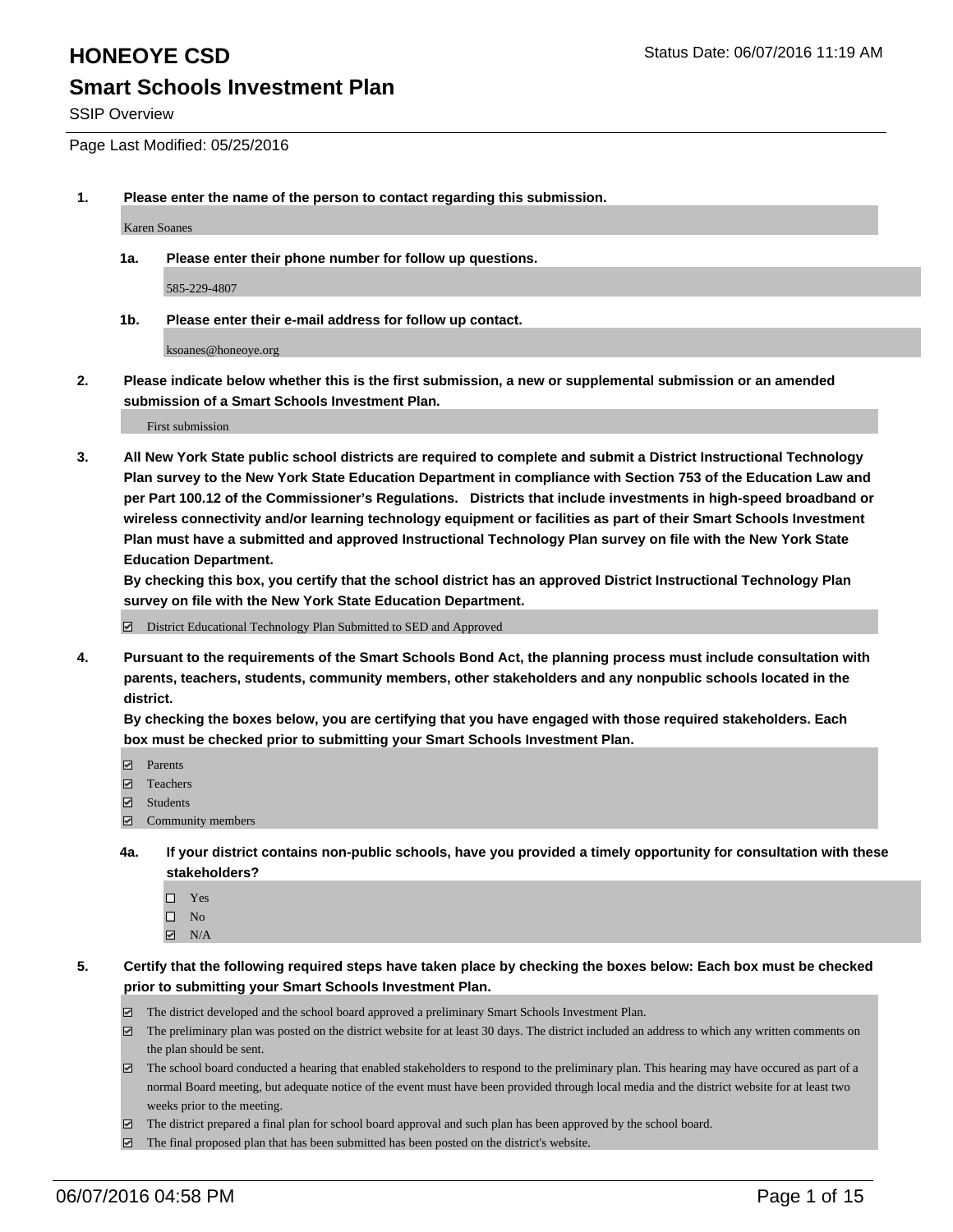SSIP Overview

Page Last Modified: 05/25/2016

**5a. Please upload the proposed Smart Schools Investment Plan (SSIP) that was posted on the district's website. Note that this should be different than your recently submitted Educational Technology Survey. The Final SSIP, as approved by the School Board, should also be posted on the website and remain there during the course of the projects contained therein.**

SmartSchoolsInvestmentPlanSSIP (1).pdf

**6. Please enter an estimate of the total number of students and staff that will benefit from this Smart Schools Investment Plan based on the cumulative projects submitted to date.**

729

**7. An LEA/School District may partner with one or more other LEA/School Districts to form a consortium to pool Smart Schools Bond Act funds for a project that meets all other Smart School Bond Act requirements. Each school district participating in the consortium will need to file an approved Smart Schools Investment Plan for the project and submit a signed Memorandum of Understanding that sets forth the details of the consortium including the roles of each respective district.**

 $\Box$  The district plans to participate in a consortium to partner with other school district(s) to implement a Smart Schools project.

**8. Please enter the name and 6-digit SED Code for each LEA/School District participating in the Consortium.**

| <b>Partner LEA/District</b> | ISED BEDS Code |
|-----------------------------|----------------|
| (No Response)               | (No Response)  |

**9. Please upload a signed Memorandum of Understanding with all of the participating Consortium partners.**

(No Response)

**10. Your district's Smart Schools Bond Act Allocation is:**

\$686,346

**11. Enter the budget sub-allocations by category that you are submitting for approval at this time. If you are not budgeting SSBA funds for a category, please enter 0 (zero.) If the value entered is \$0, you will not be required to complete that survey question.**

|                                       | Sub-        |
|---------------------------------------|-------------|
|                                       | Allocations |
| School Connectivity                   | 110,835     |
| Connectivity Projects for Communities | 0           |
| <b>Classroom Technology</b>           | 293,977     |
| Pre-Kindergarten Classrooms           |             |
| Replace Transportable Classrooms      | $\Omega$    |
| High-Tech Security Features           |             |
| <b>Totals:</b>                        | 404,812.00  |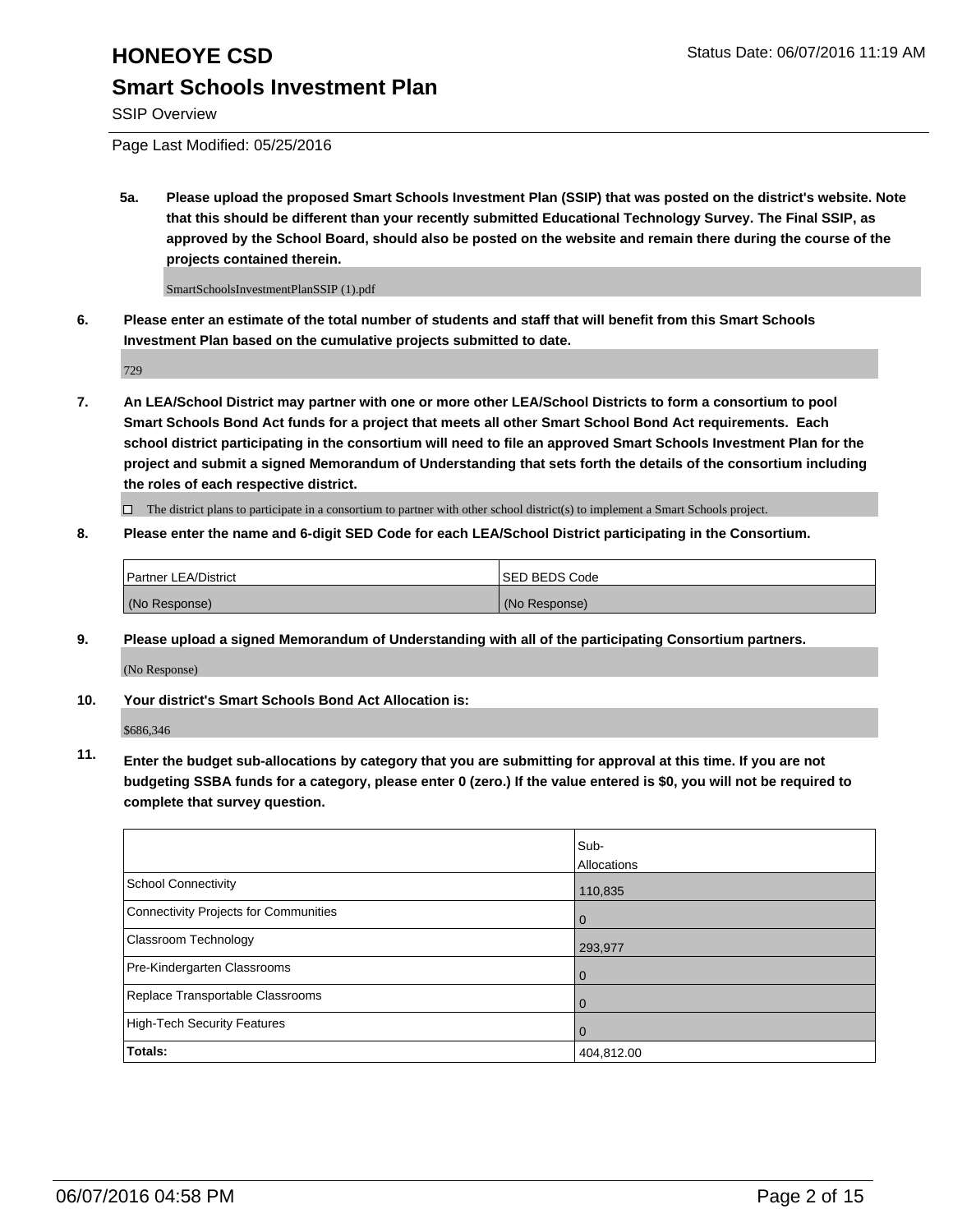## **HONEOYE CSD Status Date: 06/07/2016 11:19 AM Smart Schools Investment Plan**

School Connectivity

Page Last Modified: 05/25/2016

- **1. In order for students and faculty to receive the maximum benefit from the technology made available under the Smart Schools Bond Act, their school buildings must possess sufficient connectivity infrastructure to ensure that devices can be used during the school day. Smart Schools Investment Plans must demonstrate that:**
	- **sufficient infrastructure that meets the Federal Communications Commission's 100 Mbps per 1,000 students standard currently exists in the buildings where new devices will be deployed, or**
	- **is a planned use of a portion of Smart Schools Bond Act funds, or**
	- **is under development through another funding source.**

**Smart Schools Bond Act funds used for technology infrastructure or classroom technology investments must increase the number of school buildings that meet or exceed the minimum speed standard of 100 Mbps per 1,000 students and staff within 12 months. This standard may be met on either a contracted 24/7 firm service or a "burstable" capability. If the standard is met under the burstable criteria, it must be:**

**1. Specifically codified in a service contract with a provider, and**

**2. Guaranteed to be available to all students and devices as needed, particularly during periods of high demand, such as computer-based testing (CBT) periods.**

**Please describe how your district already meets or is planning to meet this standard within 12 months of plan submission.**

The district currently meets this standard, we have 200 Mbps for our 631 students.

- **1a. If a district believes that it will be impossible to meet this standard within 12 months, it may apply for a waiver of this requirement, as described on the Smart Schools website. The waiver must be filed and approved by SED prior to submitting this survey.**
	- $\Box$  By checking this box, you are certifying that the school district has an approved waiver of this requirement on file with the New York State Education Department.

### **2. Connectivity Speed Calculator (Required)**

|                         | Number of<br>Students | Multiply by<br>100 Kbps | Divide by 1000   Current Speed<br>to Convert to<br>Required<br>Speed in Mb | l in Mb | Expected<br>Speed to be<br>Attained Within Required<br>12 Months | Expected Date<br><b>When</b><br>Speed Will be<br><b>IMet</b> |
|-------------------------|-----------------------|-------------------------|----------------------------------------------------------------------------|---------|------------------------------------------------------------------|--------------------------------------------------------------|
| <b>Calculated Speed</b> | 631                   | 63.100                  | 63                                                                         | 200     | 200                                                              | l met                                                        |

### **3. Briefly describe how you intend to use Smart Schools Bond Act funds for high-speed broadband and/or wireless connectivity projects in school buildings.**

The district is upgrading our network core to 10GB and replacing 8 managed switches that have reached their end of life.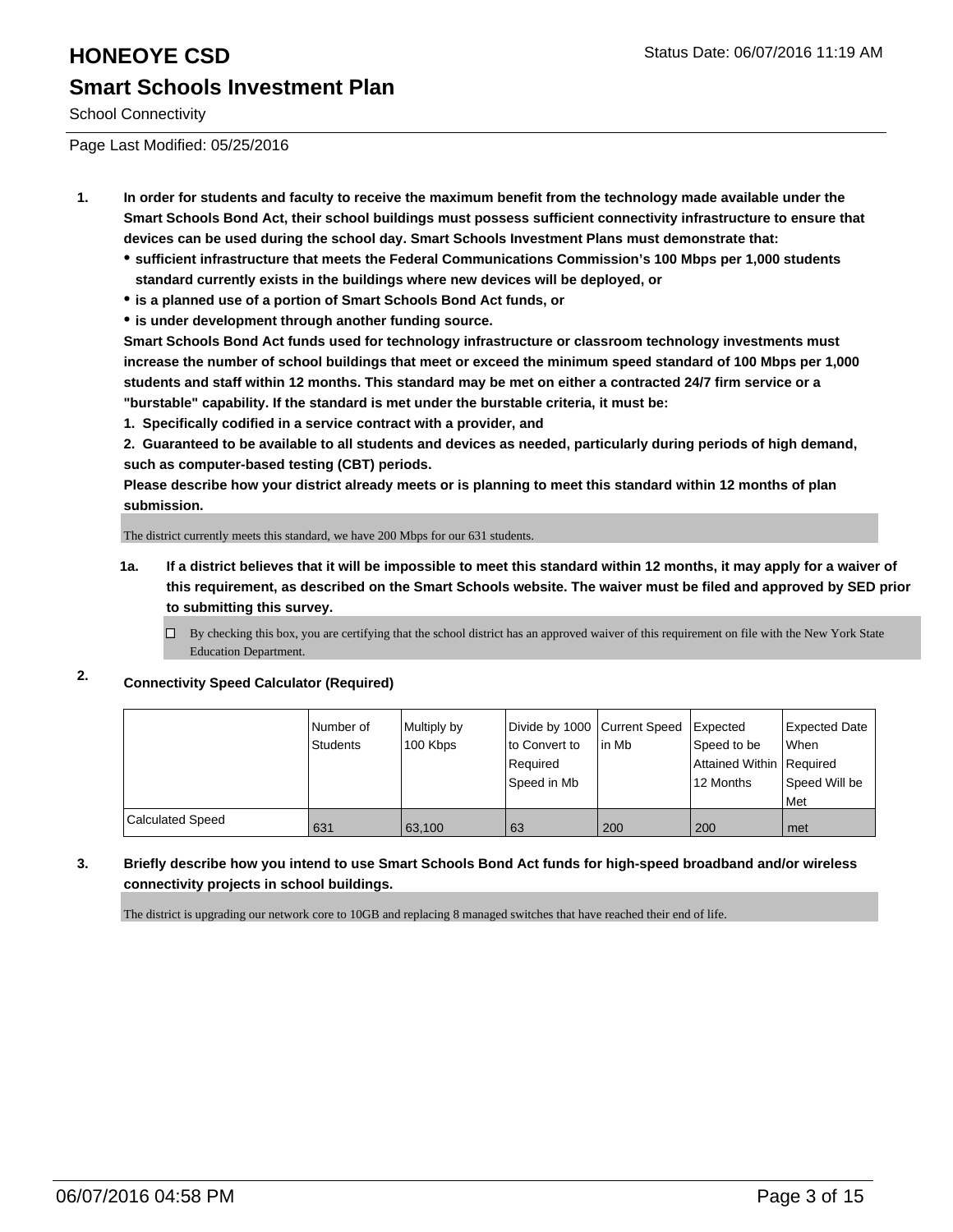## **HONEOYE CSD Status Date: 06/07/2016 11:19 AM Smart Schools Investment Plan**

School Connectivity

Page Last Modified: 05/25/2016

**4. Briefly describe the linkage between the district's District Instructional Technology Plan and the proposed projects. (There should be a link between your response to this question and your response to Question 1 in Part E. Curriculum and Instruction "What are the district's plans to use digital connectivity and technology to improve teaching and learning?)**

As we stated in our District Instructional Technology Plan, the district plans to use digital connectivity and technology to improve teaching and learning by:

- Fostering collaboration between students and between students and teachers.
- Encouraging and supporting project based learning.
- Developing digital literacy skills for all students and staff.
- Providing teachers with the tools to project documents, websites, software and other instructional materials in the classroom to support student learning.
- Ensuring college and career readiness by teaching our students about the cloud, managing files in the cloud, data security, and online safety.

• Providing secondary students with access to online learning environments to supplement their course of study.

By ensuring we are meeting and maintaining industry standards, as well as FCC requirements for connectivity, our students and staff will have access to robust wireless connections that support the seamless integration of instruction, learning, and technology.

**5. If the district wishes to have students and staff access the Internet from wireless devices within the school building, or in close proximity to it, it must first ensure that it has a robust Wi-Fi network in place that has sufficient bandwidth to meet user demand.**

**Please describe how you have quantified this demand and how you plan to meet this demand.**

The technology staff monitors the bandwidth usage in the district by taking random snapshots using graphical analysis monitoring tools at different times during the day. The technology staff also conducts periodic upload and download speed tests to ensure the fiber and wireless are performing at their industry standard prescribed rates. Currently, we average less than half of our allotment of bandwidth.

**6. As indicated on Page 5 of the guidance, the Office of Facilities Planning will have to conduct a preliminary review of all capital projects, including connectivity projects.**

| <b>Project Number</b> |  |
|-----------------------|--|
| 43-14-01-04-0-001-BA1 |  |

**7. Certain high-tech security and connectivity infrastructure projects may be eligible for an expedited review process as determined by the Office of Facilities Planning.**

**Was your project deemed eligible for streamlined review?**

Yes

**7a. Districts that choose the Streamlined Review Process will be required to certify that they have reviewed all installations with their licensed architect or engineer of record and provide that person's name and license number.**

**The licensed professional must review the products and proposed method of installation prior to implementation and review the work during and after completion in order to affirm that the work was code-compliant, if requested.**

 $\Box$  I certify that I have reviewed all installations with a licensed architect or engineer of record.

**8. Include the name and license number of the architect or engineer of record.**

| Name                | License Number |
|---------------------|----------------|
| <b>Howard Waltz</b> | 27840          |

**9.** 06/07/2016 04:58 PM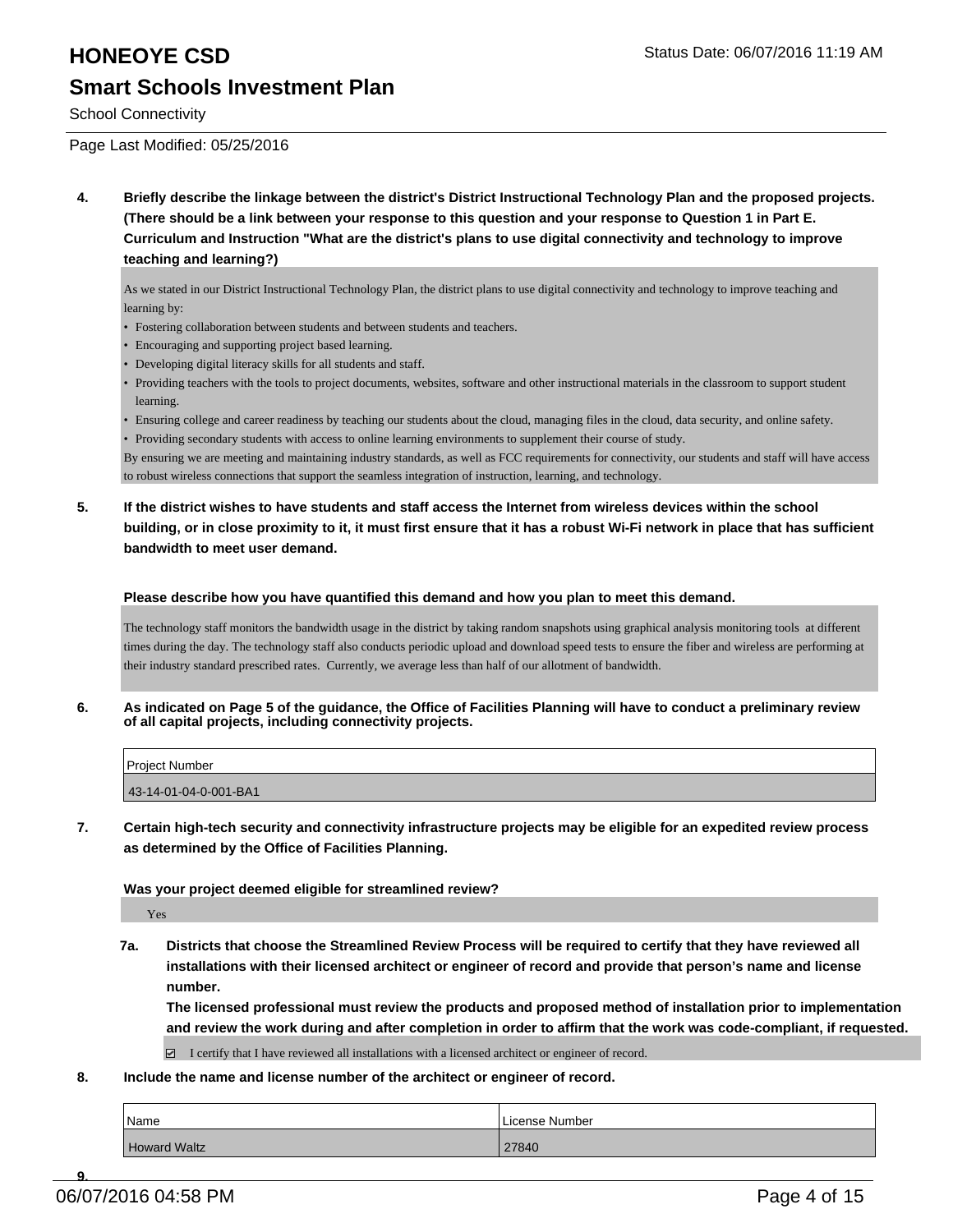## **HONEOYE CSD** Status Date: 06/07/2016 11:19 AM **Smart Schools Investment Plan**

School Connectivity

Page Last Modified: 05/25/2016

**If you are submitting an allocation for School Connectivity complete this table.**

**Note that the calculated Total at the bottom of the table must equal the Total allocation for this category that you entered in the SSIP Overview overall budget.** 

|                                            | Sub-<br>Allocation |
|--------------------------------------------|--------------------|
| Network/Access Costs                       | O                  |
| Outside Plant Costs                        |                    |
| School Internal Connections and Components | 110,835            |
| Professional Services                      | O                  |
| Testing                                    |                    |
| Other Upfront Costs                        |                    |
| Other Costs                                |                    |
| <b>Totals:</b>                             | 110,835.00         |

| Select the allowable expenditure | Item to be purchased             | Quantity | Cost per Item | <b>Total Cost</b> |
|----------------------------------|----------------------------------|----------|---------------|-------------------|
| type.                            |                                  |          |               |                   |
| Repeat to add another item under |                                  |          |               |                   |
| each type.                       |                                  |          |               |                   |
| <b>Connections/Components</b>    | Network Adapter -10Gig3- 2 ports | 3        | 600           | 1,800             |
| <b>Connections/Components</b>    | <b>Direct Adapter switches</b>   | 4        | 300           | 1,200             |
| <b>Connections/Components</b>    | <b>AC Power Supply</b>           | 2        | 500           | 1,000             |
| <b>Connections/Components</b>    | Fan tray                         |          | 125           | 125               |
| <b>Connections/Components</b>    | Transciever                      | 26       | 1,000         | 26,000            |
| <b>Connections/Components</b>    | 10 GBE SFP+ A5500E4800           | 15       | 800           | 12,000            |
| <b>Connections/Components</b>    | switches and accessories         | 10       | 6.871         | 68.710            |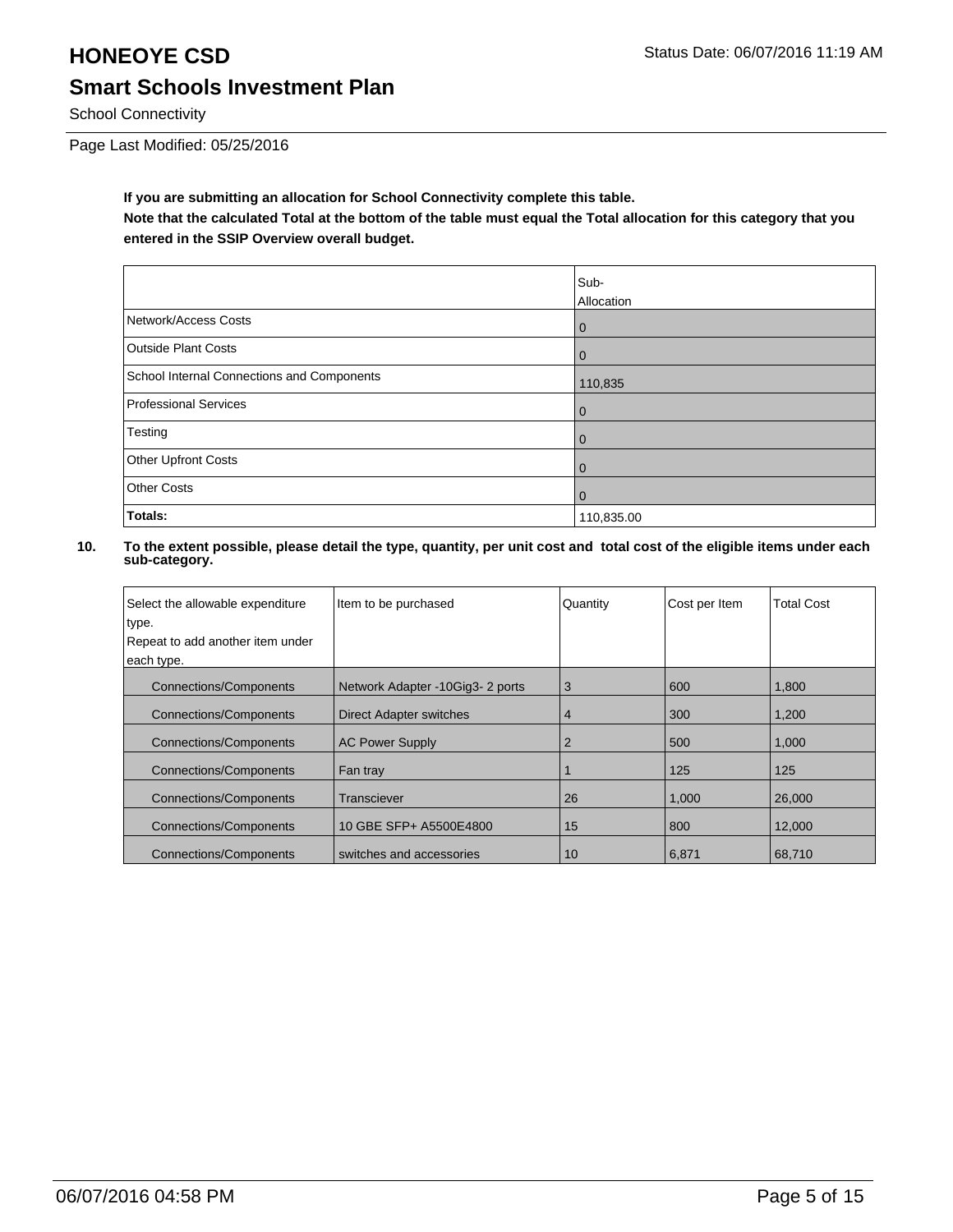Community Connectivity (Broadband and Wireless)

Page Last Modified: 05/25/2016

**1. Briefly describe how you intend to use Smart Schools Bond Act funds for high-speed broadband and/or wireless connectivity projects in the community.**

(No Response)

**2. Please describe how the proposed project(s) will promote student achievement and increase student and/or staff access to the Internet in a manner that enhances student learning and/or instruction outside of the school day and/or school building.**

(No Response)

**3. Community connectivity projects must comply with all the necessary local building codes and regulations (building and related permits are not required prior to plan submission).**

 $\Box$  I certify that we will comply with all the necessary local building codes and regulations.

**4. Please describe the physical location of the proposed investment.**

(No Response)

**5. Please provide the initial list of partners participating in the Community Connectivity Broadband Project, along with their Federal Tax Identification (Employer Identification) number.**

| Project Partners | I Federal ID # |
|------------------|----------------|
| (No Response)    | (No Response)  |

**6. If you are submitting an allocation for Community Connectivity, complete this table.**

**Note that the calculated Total at the bottom of the table must equal the Total allocation for this category that you entered in the SSIP Overview overall budget.**

|                                    | Sub-Allocation |
|------------------------------------|----------------|
| Network/Access Costs               | (No Response)  |
| <b>Outside Plant Costs</b>         | (No Response)  |
| <b>Tower Costs</b>                 | (No Response)  |
| <b>Customer Premises Equipment</b> | (No Response)  |
| Professional Services              | (No Response)  |
| Testing                            | (No Response)  |
| <b>Other Upfront Costs</b>         | (No Response)  |
| Other Costs                        | (No Response)  |
| Totals:                            |                |

| Select the allowable expenditure | Item to be purchased | Quantity      | Cost per Item | <b>Total Cost</b> |
|----------------------------------|----------------------|---------------|---------------|-------------------|
| type.                            |                      |               |               |                   |
| Repeat to add another item under |                      |               |               |                   |
| each type.                       |                      |               |               |                   |
| (No Response)                    | (No Response)        | (No Response) | (No Response) | (No Response)     |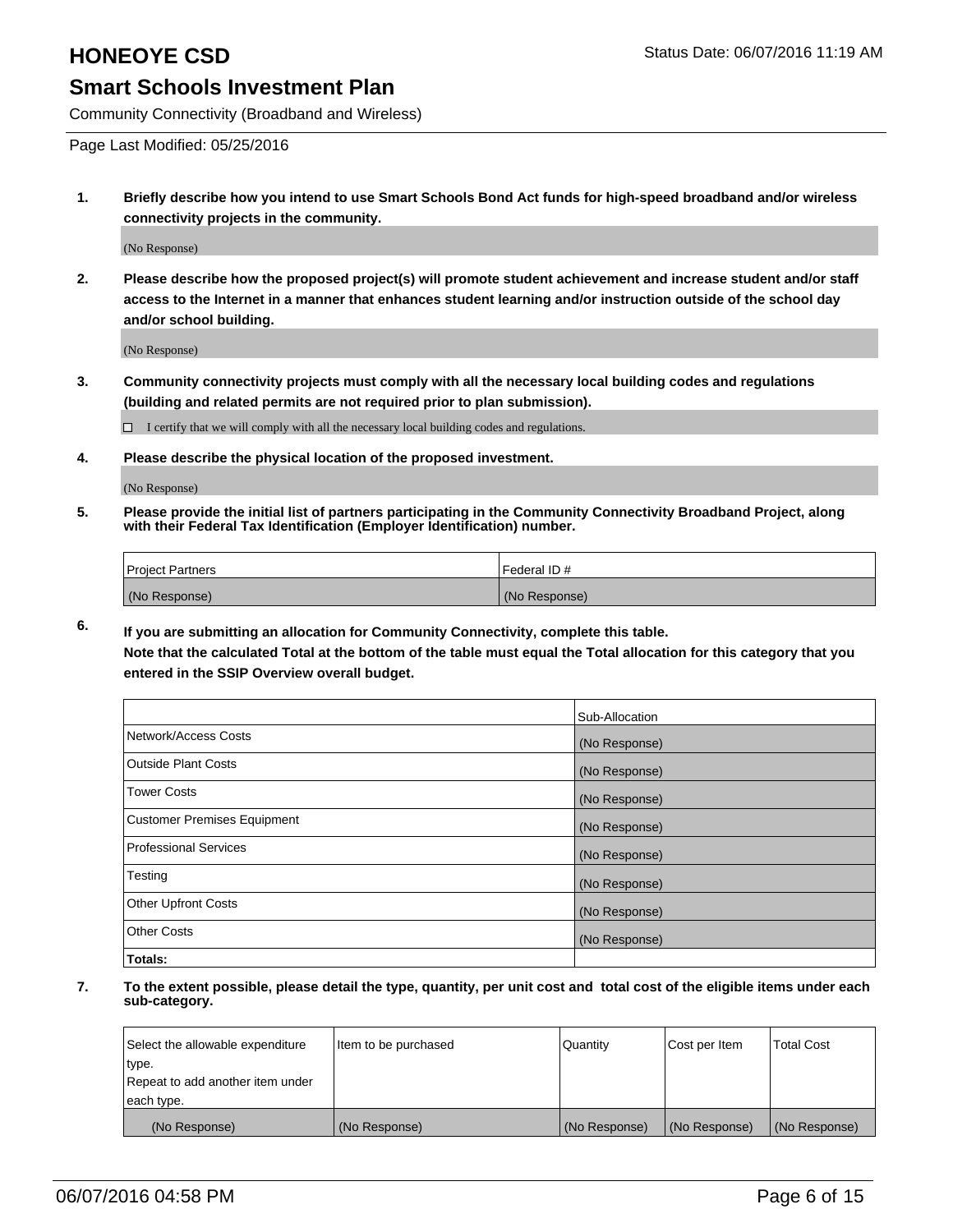Classroom Learning Technology

Page Last Modified: 05/25/2016

**1. In order for students and faculty to receive the maximum benefit from the technology made available under the Smart Schools Bond Act, their school buildings must possess sufficient connectivity infrastructure to ensure that devices can be used during the school day. Smart Schools Investment Plans must demonstrate that sufficient infrastructure that meets the Federal Communications Commission's 100 Mbps per 1,000 students standard currently exists in the buildings where new devices will be deployed, or is a planned use of a portion of Smart Schools Bond Act funds, or is under development through another funding source.**

**Smart Schools Bond Act funds used for technology infrastructure or classroom technology investments must increase the number of school buildings that meet or exceed the minimum speed standard of 100 Mbps per 1,000 students and staff within 12 months. This standard may be met on either a contracted 24/7 firm service or a "burstable" capability. If the standard is met under the burstable criteria, it must be:**

**1. Specifically codified in a service contract with a provider, and**

**2. Guaranteed to be available to all students and devices as needed, particularly during periods of high demand, such as computer-based testing (CBT) periods.**

**Please describe how your district already meets or is planning to meet this standard within 12 months of plan submission.**

The district currently meets this standard, we have 200 Mbps for our 631 students.

- **1a. If a district believes that it will be impossible to meet this standard within 12 months, it may apply for a waiver of this requirement, as described on the Smart Schools website. The waiver must be filed and approved by SED prior to submitting this survey.**
	- $\Box$  By checking this box, you are certifying that the school district has an approved waiver of this requirement on file with the New York State Education Department.

### **2. Connectivity Speed Calculator (Required)**

|                         | Number of<br>Students | Multiply by<br>100 Kbps | Divide by 1000 Current Speed   Expected<br>lto Convert to<br>Required<br>Speed in Mb | l in Mb | Speed to be<br>Attained Within   Required<br>12 Months | Expected Date<br><b>When</b><br>Speed Will be<br>l Met |
|-------------------------|-----------------------|-------------------------|--------------------------------------------------------------------------------------|---------|--------------------------------------------------------|--------------------------------------------------------|
| <b>Calculated Speed</b> | 631                   | 63.100                  | 63                                                                                   | 200     | 200                                                    | met                                                    |

**3. If the district wishes to have students and staff access the Internet from wireless devices within the school building, or in close proximity to it, it must first ensure that it has a robust Wi-Fi network in place that has sufficient bandwidth to meet user demand.**

**Please describe how you have quantified this demand and how you plan to meet this demand.**

The technology staff monitors the bandwidth usage in the district by taking random snapshots using graphical analysis monitoring tools at different times during the day. The technology staff also conducts periodic upload and download speed tests to ensure the fiber and wireless are performing at their industry standard prescribed rates. Currently, we average less than half of our allotment of bandwidth.

**4. All New York State public school districts are required to complete and submit an Instructional Technology Plan survey to the New York State Education Department in compliance with Section 753 of the Education Law and per Part 100.12 of the Commissioner's Regulations.**

**Districts that include educational technology purchases as part of their Smart Schools Investment Plan must have a submitted and approved Instructional Technology Plan survey on file with the New York State Education Department.**

By checking this box, you are certifying that the school district has an approved Instructional Technology Plan survey on file with the New York State Education Department.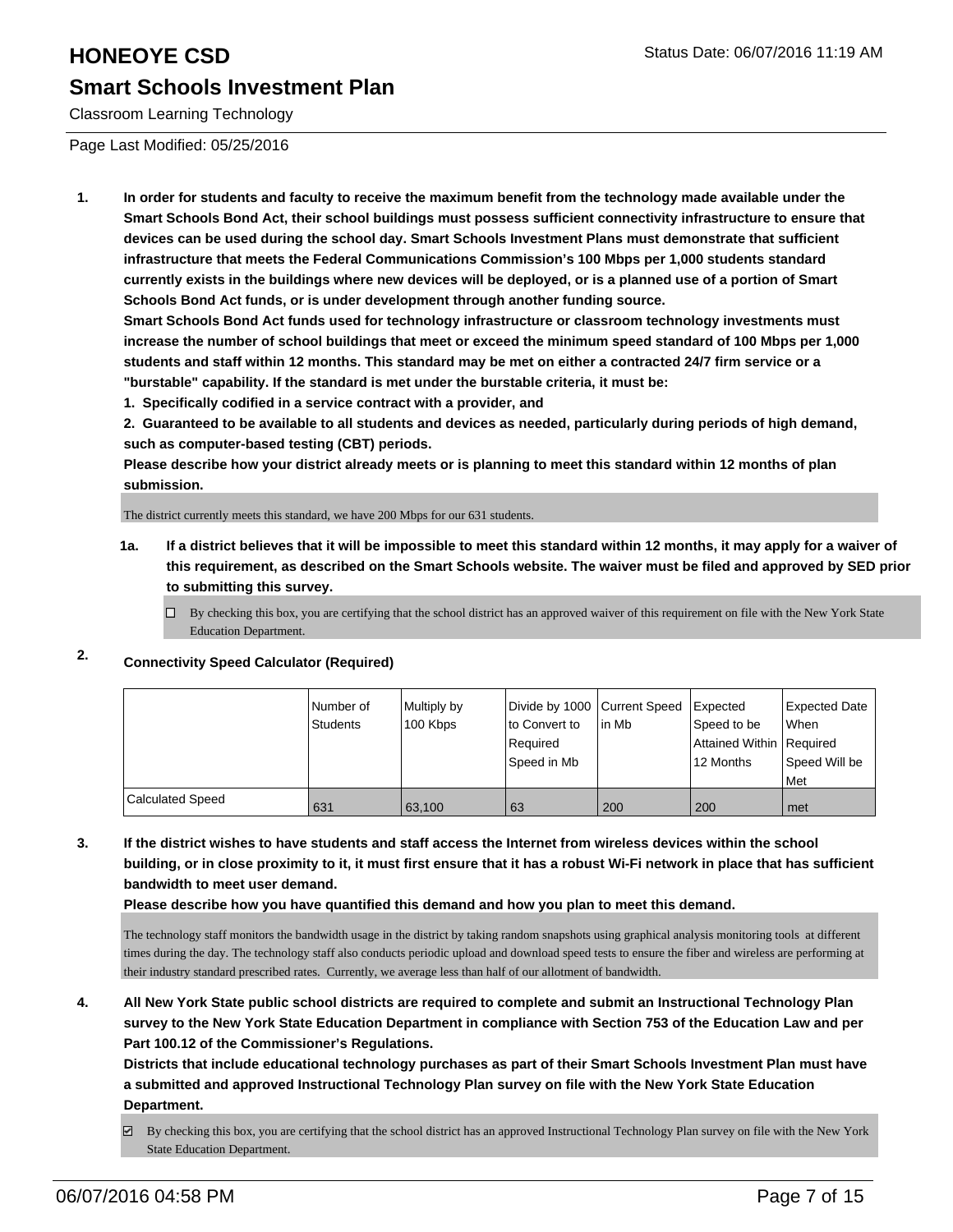## **HONEOYE CSD Status Date: 06/07/2016 11:19 AM**

## **Smart Schools Investment Plan**

Classroom Learning Technology

Page Last Modified: 05/25/2016

**5. Describe the devices you intend to purchase and their compatibility with existing or planned platforms or systems. Specifically address the adequacy of each facility's electrical, HVAC and other infrastructure necessary to install and support the operation of the planned technology.**

The major initiative is a 1:1 digital learning program for the secondary school. For this initiative the district will be providing Chromebooks to each student in grades 6-12. Honeoye CSD is a Google Apps for Education (GAFE) district. Students and staff have been using GAFE for the last three years. Since implementing GAFE there has been ongoing professional development. Several teachers have been modeling the use of GAFE, including Google Classroom, for their peers. Teachers have also begun flipping their classrooms and are using the classroom time to engage the students with project based learning. For project based learning and flipped instruction to be successful the students need access to technology. Currently, the availability schedule of a few laptop carts and a computer lab are driving the lesson plans of the teachers. We want to reverse this so that the use of technology is driven by the lesson plan without concern about the availability of the necessary technology. Students will already have daily individual access to technology.

As we are a K-12 staff contained in one building, currently all four of our laptop carts are shared among all grade levels. Due to recent cuts in the district's technology budget over the last two years, the district is behind in the laptop cart replacement cycle. A small portion of the smart school money will be used to replace the laptop carts with Chromebooks and these will be dedicated specifically to the Elementary portion of the building. As part of our career and college readiness preparation, the district will purchase equipment to support 3D and laser printing in the Secondary technology classes. Learning to design for and use a 3D printer and a laser printer is a skill for the students in these classes. Teachers will be able to make requests to the technology class to create objects to enhance their curriculum such as replicas of historical artifacts or provide multidimensional scientific models. The district will also purchase Raspberry Pi2 kits and a variety of sensors to support our High School technology curriculum which is looking to enrich the engineering aspects of the courses.

Because of state aid reductions and Gap Elimination Adjustments, the district technology budget has endured several rounds of budget cuts. This has substantially impacted our replacement cycle for both the laptop carts and the laptops we provide teachers. In order to get us back on our replacement cycle, a small portion of the district's Smart Schools money will be used to replace the laptops we provide our teachers.

We have done a facilities walk through with our Director of Buildings and Grounds and he has confirmed the district already has the capability to provide adquate electrical supply for our increase in devices. This was done as part of our planning process.

### **6. Describe how the proposed technology purchases will:**

- **> enhance differentiated instruction;**
- **> expand student learning inside and outside the classroom;**
- **> benefit students with disabilities and English language learners; and**
- **> contribute to the reduction of other learning gaps that have been identified within the district.**

**The expectation is that districts will place a priority on addressing the needs of students who struggle to succeed in a rigorous curriculum. Responses in this section should specifically address this concern and align with the district's Instructional Technology Plan (in particular Question 2 of E. Curriculum and Instruction: "Does the district's instructional technology plan address the needs of students with disabilities to ensure equitable access to instruction, materials and assessments?" and Question 3 of the same section: "Does the district's instructional technology plan address the provision of assistive technology specifically for students with disabilities to ensure access to and participation in the general curriculum?"**

As part of a universal design approach to differentiated instruction, and supporting students with disabilities, students and staff make use of the variety of assistive technology tools that are developed for use with Google Chrome and Google Apps for Education. These include speech-to-text and textto-speech applications, the ability to enlarge print, simplify web pages, word prediction support, and access to word processing. These tools provide our students with the ability to fully participate in classroom learning activities. As needed, students are provided with audio versions of books on iPods. Having one Chromebook per student makes providing access to all of these tools, as they are needed, efficient and seamless. We have been piloting all of these tools last year and this year on a small scale basis and we know these tools are effective at improving student learning. Despite the small size of the district, students have access to a variety of college credit bearing courses. However, there are students that may want access to additional courses that the district cannot provide. By providing students with their own Chromebook, it eliminates one barrier to providing access to an online course should the student want to take one of these courses.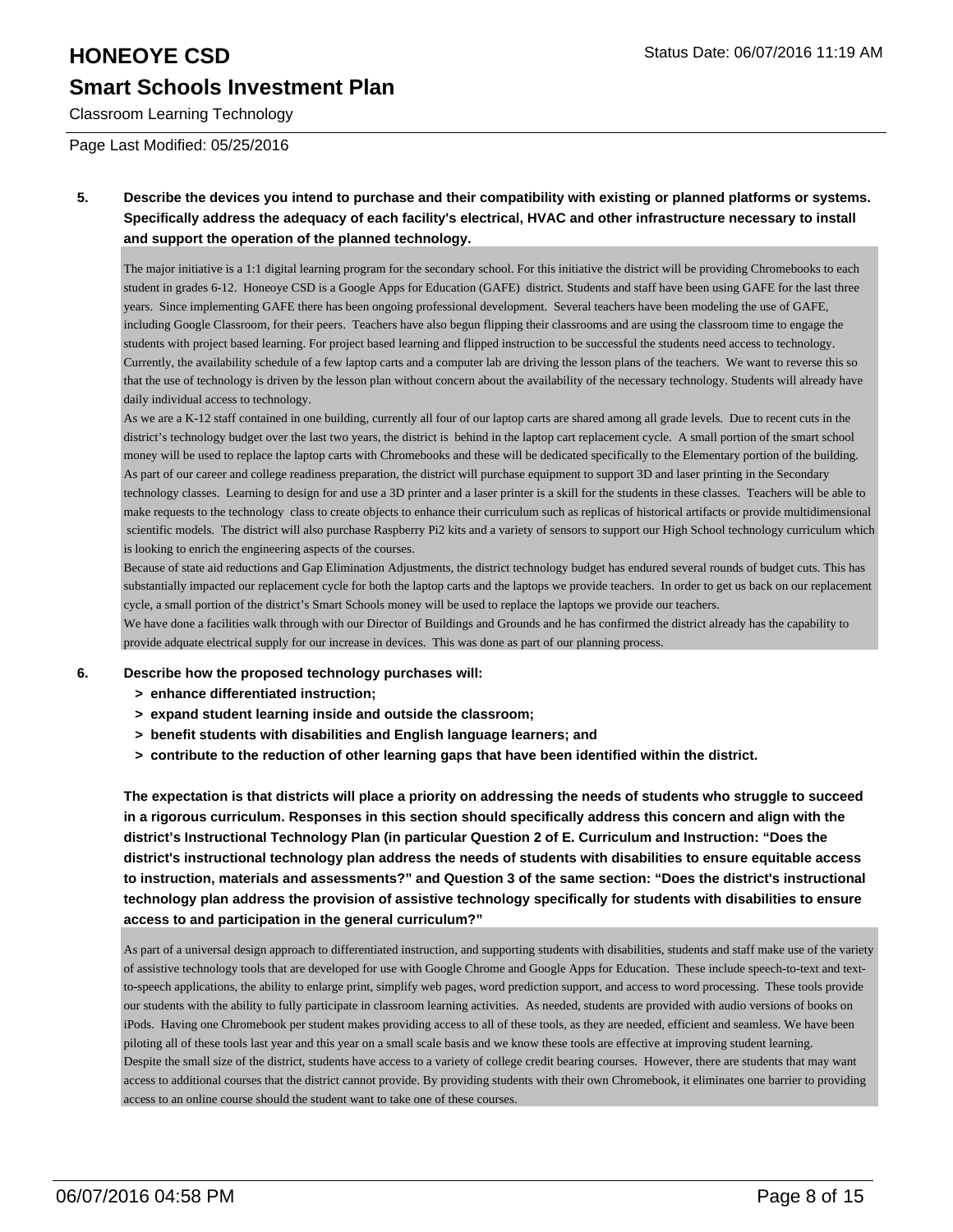Classroom Learning Technology

Page Last Modified: 05/25/2016

**7. Where appropriate, briefly describe how the proposed technology purchases will enhance ongoing communication with parents and other stakeholders and help the district facilitate technology-based regional partnerships, including distance learning and other efforts.**

Currently our sixth grade team collaborates with two other districts. They share flipped classroom videos and lesson plans and the students collaborate with each other on learning projects through the use of Google applications. This serves as a model for how our district teachers can collaborate regionally. As a small rural district, these types of partnerships are invaluable, especially to our secondary teachers that are often the only teacher of a particular course or subject area.

Despite the small size of the district, students have access to a variety of college credit bearing courses. However, there are students that may want access to additional courses that the district cannot provide. By providing students with their own Chromebook, it eliminates one barrier to providing access to an online course should the student want to take one of these courses.

**8. Describe the district's plan to provide professional development to ensure that administrators, teachers and staff can employ the technology purchased to enhance instruction successfully.**

**Note: This response should be aligned and expanded upon in accordance with your district's response to Question 1 of F. Professional Development of your Instructional Technology Plan: "Please provide a summary of professional development offered to teachers and staff, for the time period covered by this plan, to support technology to enhance teaching and learning. Please include topics, audience and method of delivery within your summary."**

With advances in current technology, professional development can happen in many different formats. The district encourages staff to build personal learning networks and include a variety of professional development formats as part of their personal professional development plan. The goal of all district sponsored professional development is to create training opportunities that are easily accessible, develop a common language among users regarding technology lexicon, and promote the integration of technology into rich and rewarding learning experiences for our students. The focus of our professional development has been and will continue to be focused on these key areas:

- re-thinking how teachers use classroom instructional time
- using Google Apps for Education and the many associated tools to create collaborative learning experiences
- rethinking how students demonstrate their learning
- using technology to support all learners in the classroom using principles of Universal Design

In addition to our district sponsored professional development teachers attend professional development at the Wayne -Finger Lakes Teacher Center, Wayne-Finger Lakes BOCES, NYSCATE, and at other area BOCES. By leveraging digital technology, staff also make use of professional webinars and social media for professional development.

- **9. Districts must contact the SUNY/CUNY teacher preparation program that supplies the largest number of the district's new teachers to request advice on innovative uses and best practices at the intersection of pedagogy and educational technology.**
	- $\boxtimes$  By checking this box, you certify that you have contacted the SUNY/CUNY teacher preparation program that supplies the largest number of your new teachers to request advice on these issues.
- **10. A district whose Smart Schools Investment Plan proposes the purchase of technology devices and other hardware must account for nonpublic schools in the district.**

**Are there nonpublic schools within your school district?**

| П | Yes |  |
|---|-----|--|
| ⊽ | Nο  |  |

**11. Nonpublic Classroom Technology Loan Calculator**

**The Smart Schools Bond Act provides that any Classroom Learning Technology purchases made using Smart Schools funds shall be lent, upon request, to nonpublic schools in the district. However, no school district shall be required to loan technology in amounts greater than the total obtained and spent on technology pursuant to the**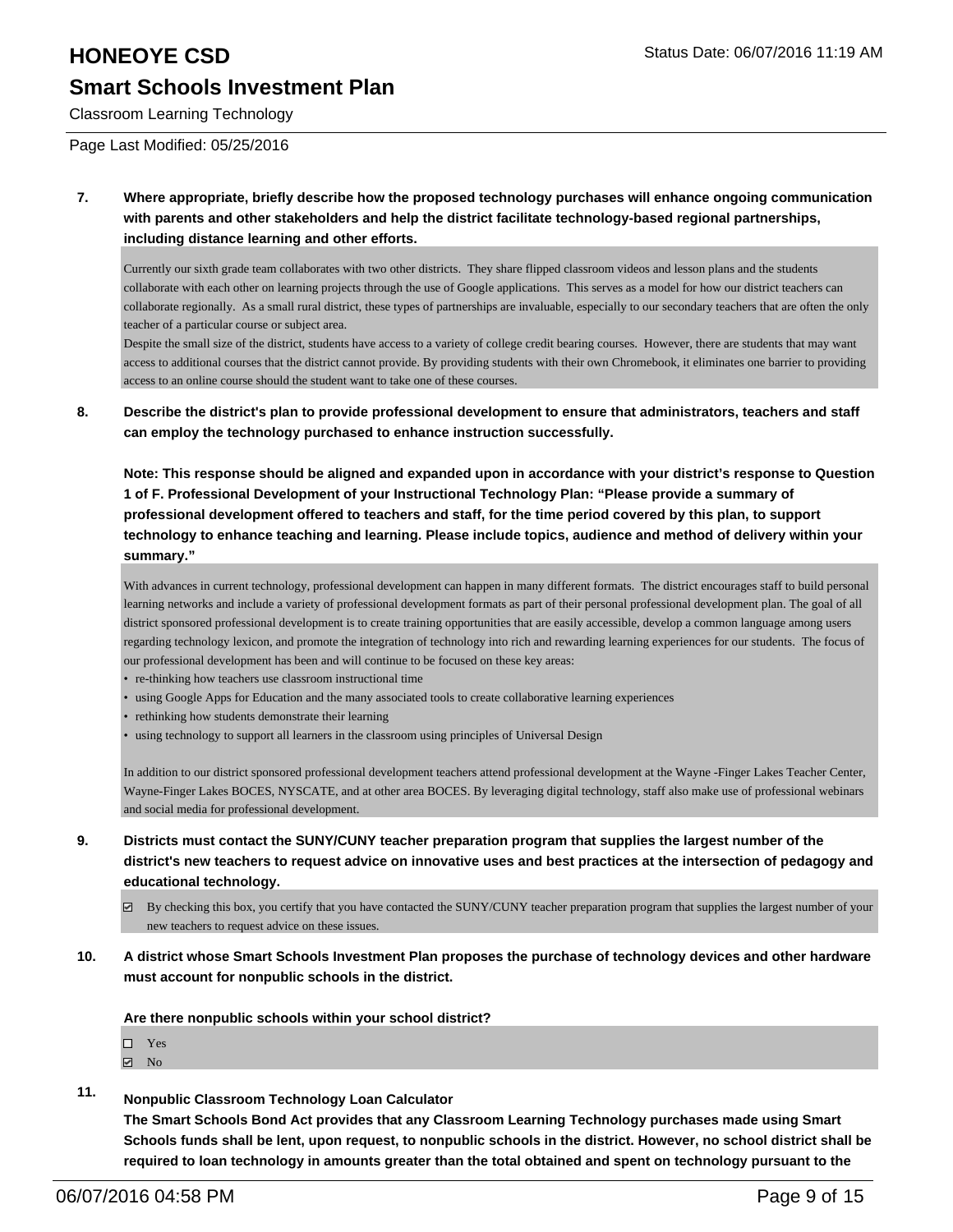Classroom Learning Technology

### Page Last Modified: 05/25/2016

**Smart Schools Bond Act and the value of such loan may not exceed the total of \$250 multiplied by the nonpublic school enrollment in the base year at the time of enactment. See:**

**http://www.p12.nysed.gov/mgtserv/smart\_schools/docs/Smart\_Schools\_Bond\_Act\_Guidance\_04.27.15\_Final.pdf.**

|                                       | 1. Classroom<br>Technology<br>Sub-allocation | 2. Public<br>Enrollment<br>$(2014-15)$ | 13. Nonpublic<br>l Enrollment<br>$(2014 - 15)$ | 14. Sum of<br>Public and<br>l Nonpublic<br>Enrollment                                         | 5. Total Per<br>Pupil Sub-<br>lallocation | 6. Total<br>Nonpublic Loan<br>Amount |
|---------------------------------------|----------------------------------------------|----------------------------------------|------------------------------------------------|-----------------------------------------------------------------------------------------------|-------------------------------------------|--------------------------------------|
| Calculated Nonpublic Loan<br>  Amount |                                              |                                        |                                                | (No Response)   (No Response)   (No Response)   (No Response)   (No Response)   (No Response) |                                           |                                      |

**12. To ensure the sustainability of technology purchases made with Smart Schools funds, districts must demonstrate a long-term plan to maintain and replace technology purchases supported by Smart Schools Bond Act funds. This sustainability plan shall demonstrate a district's capacity to support recurring costs of use that are ineligible for Smart Schools Bond Act funding such as device maintenance, technical support, Internet and wireless fees, maintenance of hotspots, staff professional development, building maintenance and the replacement of incidental items. Further, such a sustainability plan shall include a long-term plan for the replacement of purchased devices and equipment at the end of their useful life with other funding sources.**

 $\boxdot$  By checking this box, you certify that the district has a sustainability plan as described above.

**13. Districts must ensure that devices purchased with Smart Schools Bond funds will be distributed, prepared for use, maintained and supported appropriately. Districts must maintain detailed device inventories in accordance with generally accepted accounting principles.**

 $\boxtimes$  By checking this box, you certify that the district has a distribution and inventory management plan and system in place.

**14. If you are submitting an allocation for Classroom Learning Technology complete this table. Note that the calculated Total at the bottom of the table must equal the Total allocation for this category that you entered in the SSIP Overview overall budget.**

|                          | Sub-Allocation |
|--------------------------|----------------|
| Interactive Whiteboards  | $\mathbf 0$    |
| Computer Servers         | $\Omega$       |
| <b>Desktop Computers</b> | 7,002          |
| Laptop Computers         | 236,375        |
| <b>Tablet Computers</b>  | $\Omega$       |
| <b>Other Costs</b>       | 50,600         |
| Totals:                  | 293,977.00     |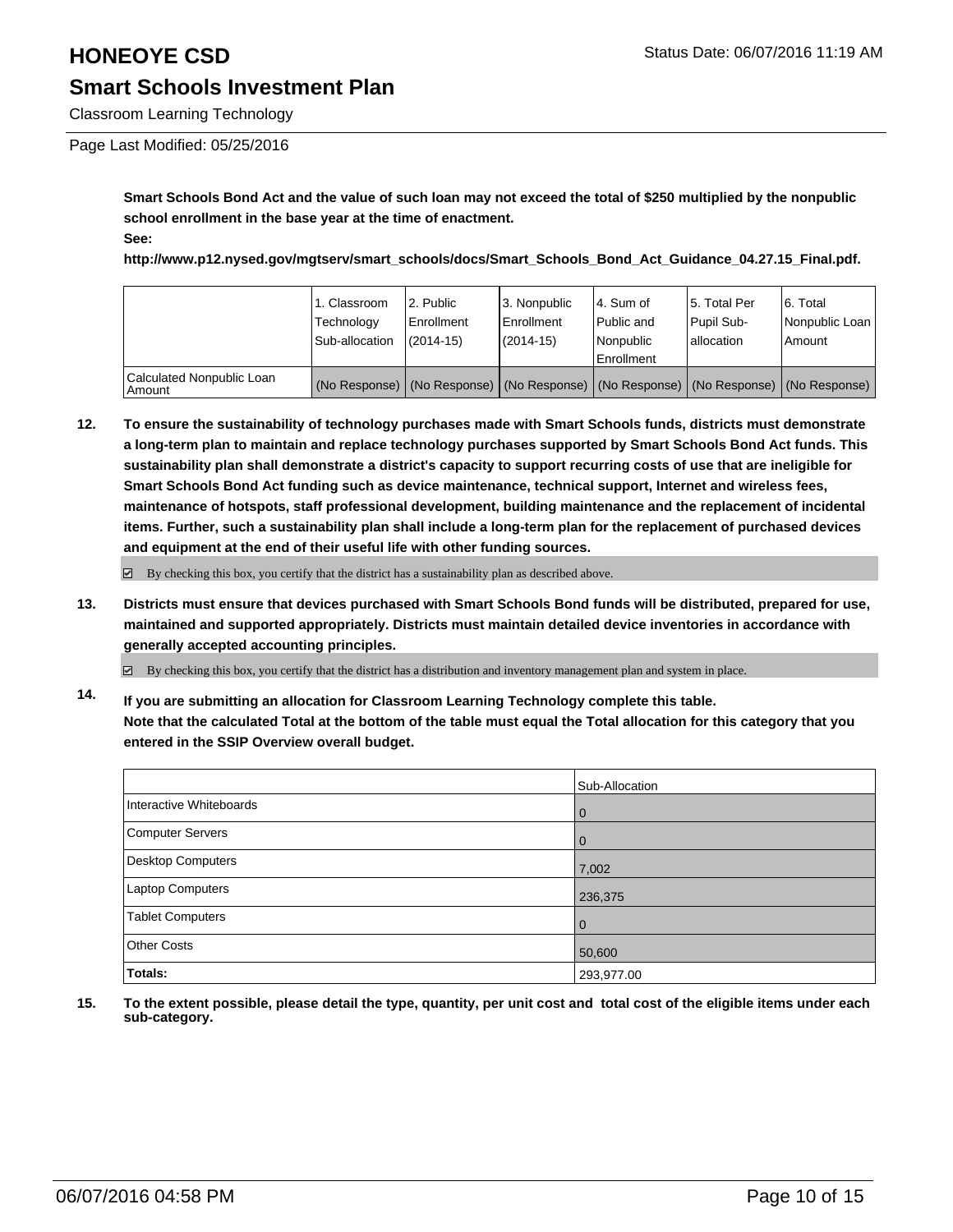Classroom Learning Technology

Page Last Modified: 05/25/2016

| Select the allowable expenditure<br>type.<br>Repeat to add another item under<br>each type. | Item to be Purchased         | Quantity | Cost per Item | <b>Total Cost</b> |
|---------------------------------------------------------------------------------------------|------------------------------|----------|---------------|-------------------|
| <b>Desktop Computers</b>                                                                    | <i>iMacs</i>                 | 6        | 1,167         | 7,002             |
| <b>Laptop Computers</b>                                                                     | chromebooks                  | 525      | 255           | 133,875           |
| <b>Other Costs</b>                                                                          | chromebook cases             | 400      | 14            | 5,600             |
| <b>Laptop Computers</b>                                                                     | macbooks and accessory cords | 82       | 1,250         | 102,500           |
| <b>Other Costs</b>                                                                          | charging carts               | 22       | 1,200         | 26,400            |
| <b>Other Costs</b>                                                                          | 3D printer                   |          | 6,000         | 6,000             |
| <b>Other Costs</b>                                                                          | rasberry pi /robotics kits   | 10       | 170           | 1,700             |
| <b>Other Costs</b>                                                                          | laser printer                |          | 10,900        | 10,900            |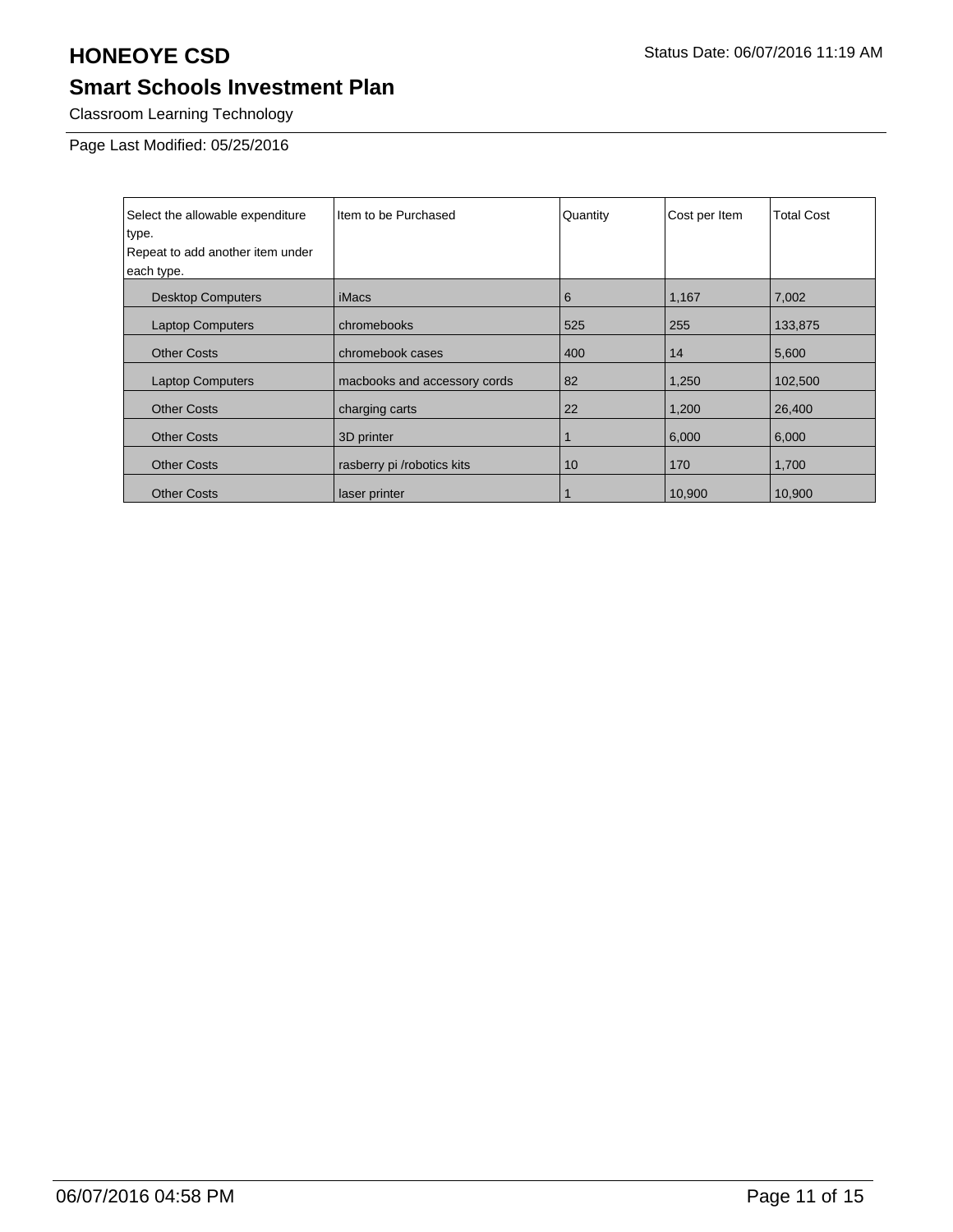Pre-Kindergarten Classrooms

Page Last Modified: 05/25/2016

**1. Provide information regarding how and where the district is currently serving pre-kindergarten students and justify the need for additional space with enrollment projections over 3 years.**

(No Response)

- **2. Describe the district's plan to construct, enhance or modernize education facilities to accommodate prekindergarten programs. Such plans must include:**
	- **Specific descriptions of what the district intends to do to each space;**
	- **An affirmation that pre-kindergarten classrooms will contain a minimum of 900 square feet per classroom;**
	- **The number of classrooms involved;**
	- **The approximate construction costs per classroom; and**
	- **Confirmation that the space is district-owned or has a long-term lease that exceeds the probable useful life of the improvements.**

(No Response)

**3. Smart Schools Bond Act funds may only be used for capital construction costs. Describe the type and amount of additional funds that will be required to support ineligible ongoing costs (e.g. instruction, supplies) associated with any additional pre-kindergarten classrooms that the district plans to add.**

(No Response)

**4. All plans and specifications for the erection, repair, enlargement or remodeling of school buildings in any public school district in the State must be reviewed and approved by the Commissioner. Districts that plan capital projects using their Smart Schools Bond Act funds will undergo a Preliminary Review Process by the Office of Facilities Planning.**

| <b>Project Number</b> |  |
|-----------------------|--|
| (No Response)         |  |

**5. If you have made an allocation for Pre-Kindergarten Classrooms, complete this table.**

**Note that the calculated Total at the bottom of the table must equal the Total allocation for this category that you entered in the SSIP Overview overall budget.**

|                                          | Sub-Allocation |
|------------------------------------------|----------------|
| Construct Pre-K Classrooms               | (No Response)  |
| Enhance/Modernize Educational Facilities | (No Response)  |
| Other Costs                              | (No Response)  |
| Totals:                                  |                |

| Select the allowable expenditure | Item to be purchased | Quantity      | Cost per Item | <b>Total Cost</b> |
|----------------------------------|----------------------|---------------|---------------|-------------------|
| type.                            |                      |               |               |                   |
| Repeat to add another item under |                      |               |               |                   |
| each type.                       |                      |               |               |                   |
| (No Response)                    | (No Response)        | (No Response) | (No Response) | (No Response)     |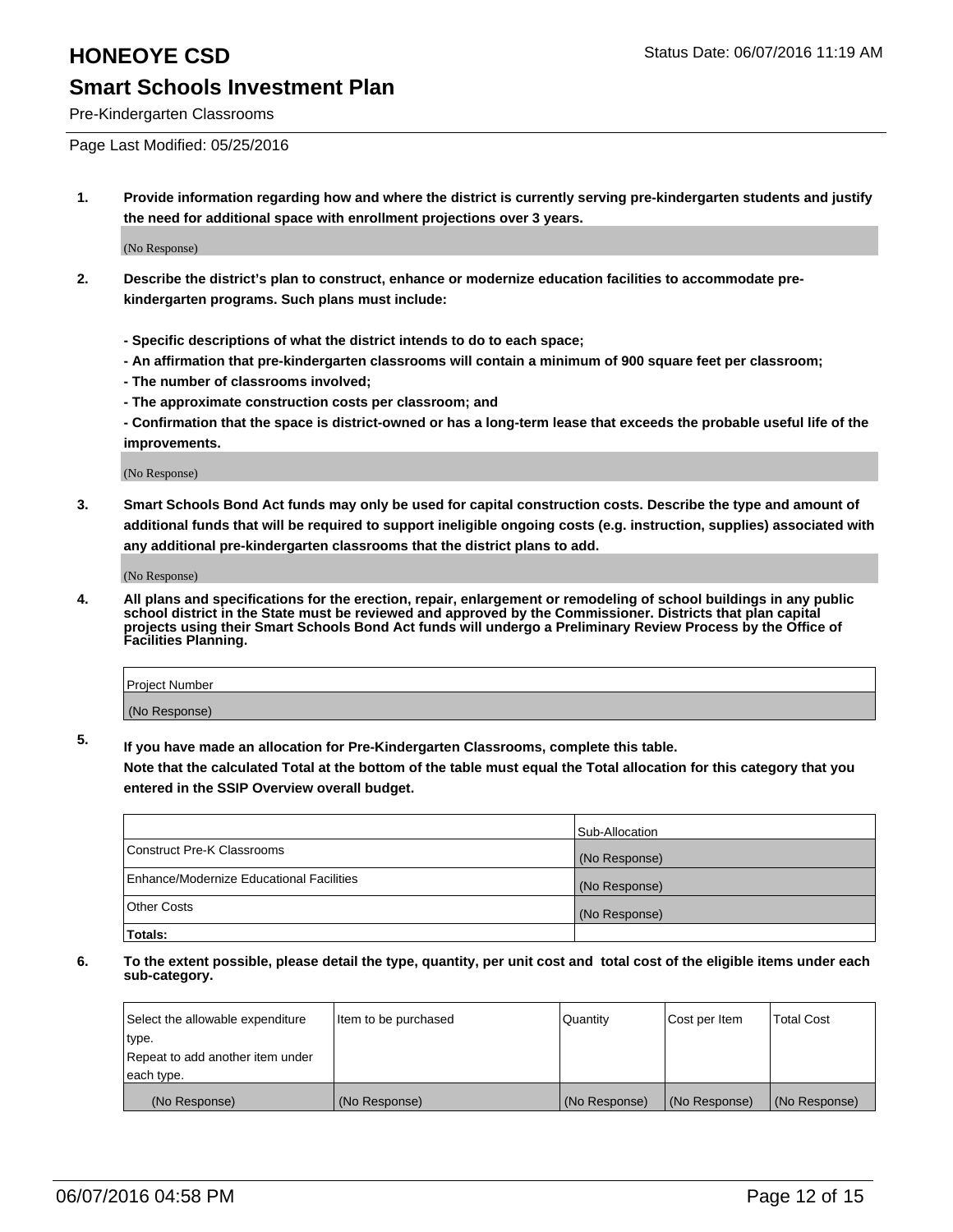Replace Transportable Classrooms

Page Last Modified: 02/18/2016

**1. Describe the district's plan to construct, enhance or modernize education facilities to provide high-quality instructional space by replacing transportable classrooms.**

(No Response)

**2. All plans and specifications for the erection, repair, enlargement or remodeling of school buildings in any public school district in the State must be reviewed and approved by the Commissioner. Districts that plan capital projects using their Smart Schools Bond Act funds will undergo a Preliminary Review Process by the Office of Facilities Planning.**

| <b>Project Number</b> |  |
|-----------------------|--|
| (No Response)         |  |

**3. For large projects that seek to blend Smart Schools Bond Act dollars with other funds, please note that Smart Schools Bond Act funds can be allocated on a pro rata basis depending on the number of new classrooms built that directly replace transportable classroom units.**

**If a district seeks to blend Smart Schools Bond Act dollars with other funds describe below what other funds are being used and what portion of the money will be Smart Schools Bond Act funds.**

(No Response)

**4. If you have made an allocation for Replace Transportable Classrooms, complete this table. Note that the calculated Total at the bottom of the table must equal the Total allocation for this category that you entered in the SSIP Overview overall budget.**

|                                                | Sub-Allocation |
|------------------------------------------------|----------------|
| Construct New Instructional Space              | (No Response)  |
| Enhance/Modernize Existing Instructional Space | (No Response)  |
| <b>Other Costs</b>                             | (No Response)  |
| Totals:                                        |                |

| Select the allowable expenditure | Item to be purchased | <b>Quantity</b> | Cost per Item | <b>Total Cost</b> |
|----------------------------------|----------------------|-----------------|---------------|-------------------|
| type.                            |                      |                 |               |                   |
| Repeat to add another item under |                      |                 |               |                   |
| each type.                       |                      |                 |               |                   |
| (No Response)                    | (No Response)        | (No Response)   | (No Response) | (No Response)     |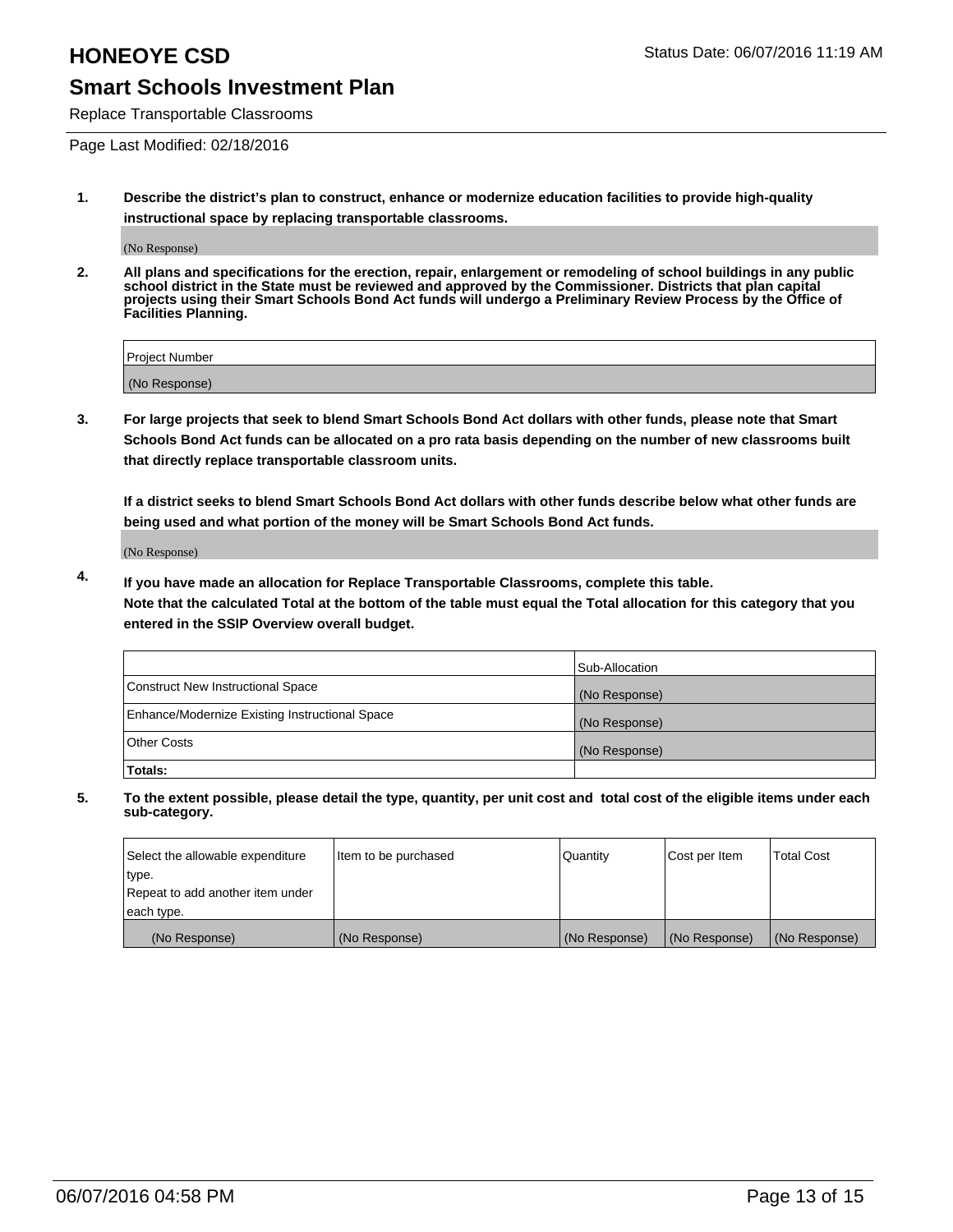High-Tech Security Features

Page Last Modified: 02/18/2016

**1. Describe how you intend to use Smart Schools Bond Act funds to install high-tech security features in school buildings and on school campuses.**

(No Response)

**2. All plans and specifications for the erection, repair, enlargement or remodeling of school buildings in any public school district in the State must be reviewed and approved by the Commissioner. Districts that plan capital projects using their Smart Schools Bond Act funds will undergo a Preliminary Review Process by the Office of Facilities Planning.** 

| Project Number |  |
|----------------|--|
| (No Response)  |  |

**3. Was your project deemed eligible for streamlined Review?**

□ Yes  $\hfill \square$  <br> No

**4. Include the name and license number of the architect or engineer of record.**

| Name          | License Number |
|---------------|----------------|
| (No Response) | (No Response)  |

**5. If you have made an allocation for High-Tech Security Features, complete this table.**

**Note that the calculated Total at the bottom of the table must equal the Total allocation for this category that you entered in the SSIP Overview overall budget.**

|                                                      | Sub-Allocation |
|------------------------------------------------------|----------------|
| Capital-Intensive Security Project (Standard Review) | (No Response)  |
| <b>Electronic Security System</b>                    | (No Response)  |
| <b>Entry Control System</b>                          | (No Response)  |
| Approved Door Hardening Project                      | (No Response)  |
| <b>Other Costs</b>                                   | (No Response)  |
| Totals:                                              |                |

| Select the allowable expenditure | Item to be purchased | Quantity      | Cost per Item | <b>Total Cost</b> |
|----------------------------------|----------------------|---------------|---------------|-------------------|
| type.                            |                      |               |               |                   |
| Repeat to add another item under |                      |               |               |                   |
| each type.                       |                      |               |               |                   |
| (No Response)                    | (No Response)        | (No Response) | (No Response) | (No Response)     |